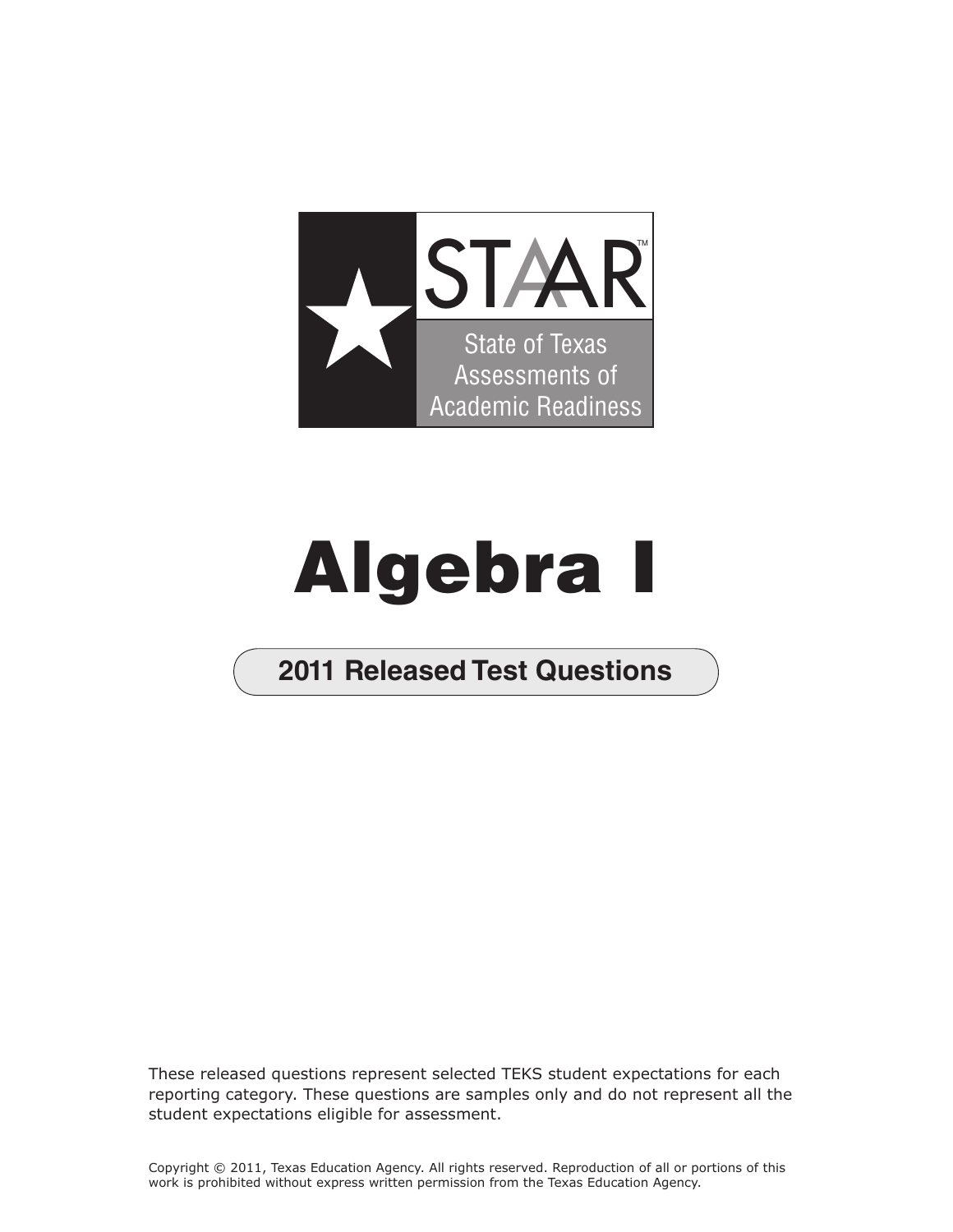- **1** The sales tax rate at a clothing store is 8.75%. Sales tax on an item is a function of its price. Which of the following is the dependent quantity in this function?
	- **A** The sales tax rate on the item
	- **B** The item's price
	- **C** The amount of sales tax on the item
	- **D** The item's size

**2** Which of the following relations is a function?

|  | I. $\{(0, 0), (0, 1), (0, 2)\}\$   |  |  |  |
|--|------------------------------------|--|--|--|
|  | II. $\{(0, 0), (1, 1), (2, 4)\}\$  |  |  |  |
|  | III. $\{(0, 0), (1, 2), (2, 2)\}\$ |  |  |  |
|  | IV. $\{(0, 0), (1, 2), (1, 3)\}$   |  |  |  |

- **A** I, II, and III only
- **B** I and II only
- **C** II and III only
- **D** III and IV only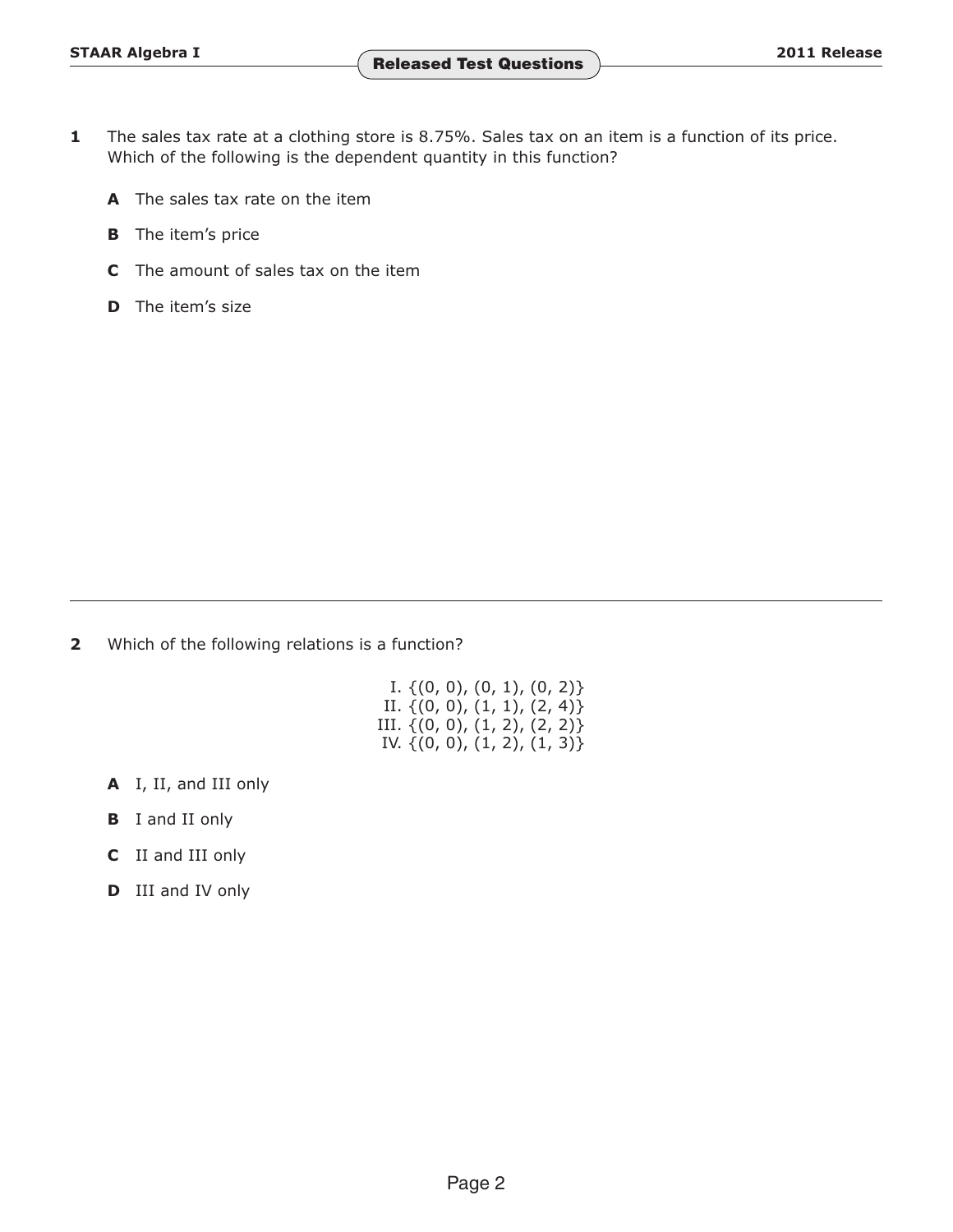**3** Southern Phone Company is promoting a new cell phone service plan: a customer can make up to 500 minutes of calls each month for \$39.99. If the number of minutes used in a month exceeds 500, then the function

 $c = 0.40(m - 500) + 39.99$ 

describes the monthly charge, *c*, in dollars in terms of *m*, the total number of minutes used. Which of the following statements best describes this function?

- **A** If the total number of minutes used is more than 500, then every minute beyond 500 costs 40 cents.
- **B** Every minute used costs 40 cents, regardless of the total number of minutes used.
- **C** The first 500 minutes used costs 40 cents each, after which there is an additional charge of \$39.99.
- **D** If the total number of minutes used is more than 500, then every minute used costs 40 cents.
- **4** What is the domain of the function graphed below?



- **A**  $0 < x \le 5$
- **B**  $2 < x < 5$
- **C**  $0 < x < 4$
- **D**  $0 < x < 2$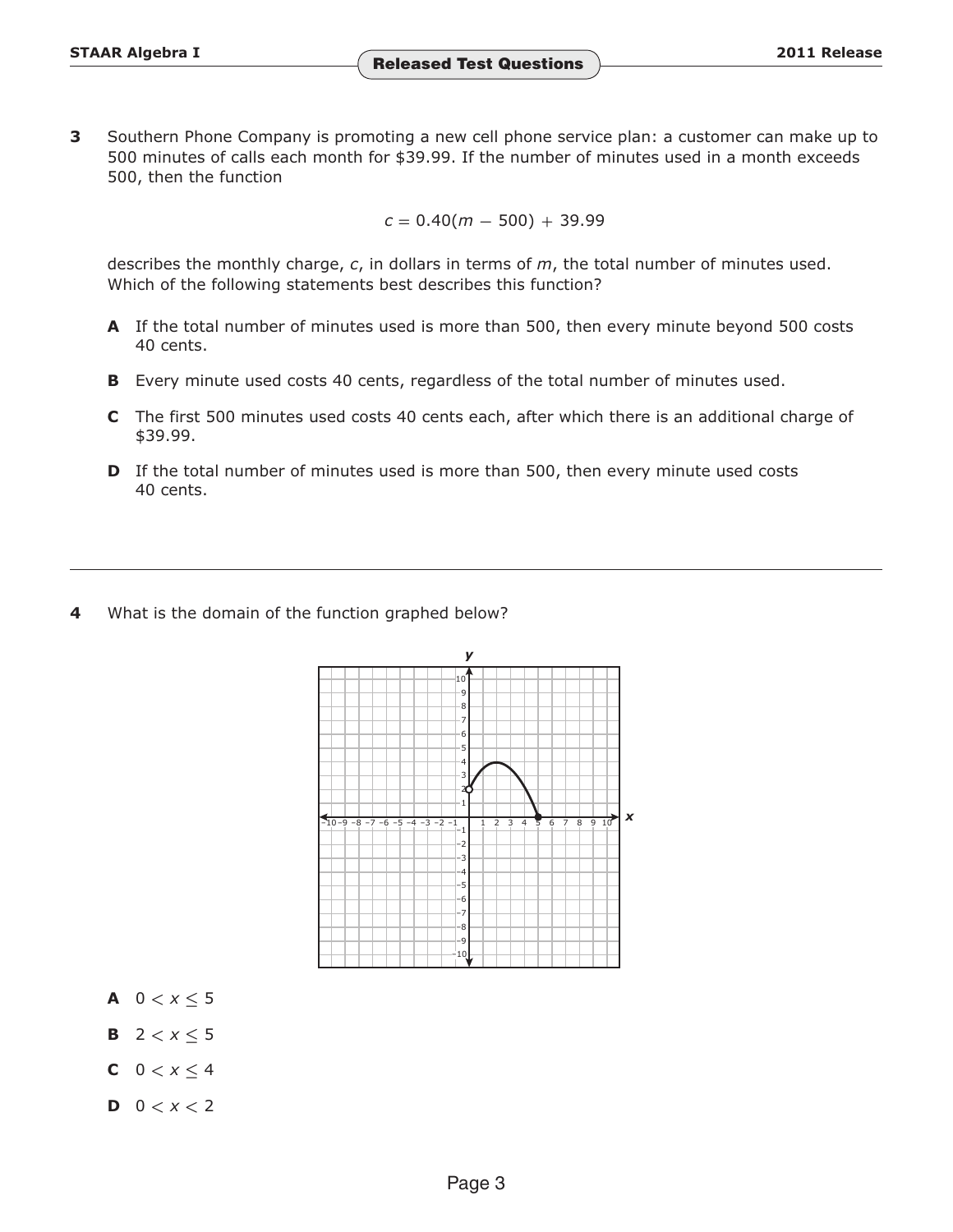**5** In the quadratic equation  $x^2 - x + c = 0$ , *c* represents an unknown constant. If  $x = -3$  is one of the solutions to this equation, what is the value of *c*?

Record your answer and fill in the bubbles on your answer document.

- **6** Which of the following is not a correct description of the graph of the function  $y = -2x 7$ ?
	- **A** The graph of the function contains the point (−2, −3), and when the value of *x* increases by 1 unit, the value of *y* decreases by 2 units.
	- **B** The graph of the function contains the points  $(-1, -5)$ ,  $(2, -11)$ , and  $(4, -15)$ .
	- **C** The graph of the function is a line that passes through the point  $(0, -7)$  with a slope of  $-2$ .
	- **D** The graph of the function contains the points  $(0, -7)$ ,  $(1, -9)$ , and  $(3, -1)$ .

- **7** If (2*k*, *k*) and (3*k*, 4*k*) are two points on the graph of a line and *k* is not equal to 0, what is the slope of the line?
	- **A** 3
	- **B** 3*k*
	- **c**  $\frac{1}{3}$
	- **D** Not here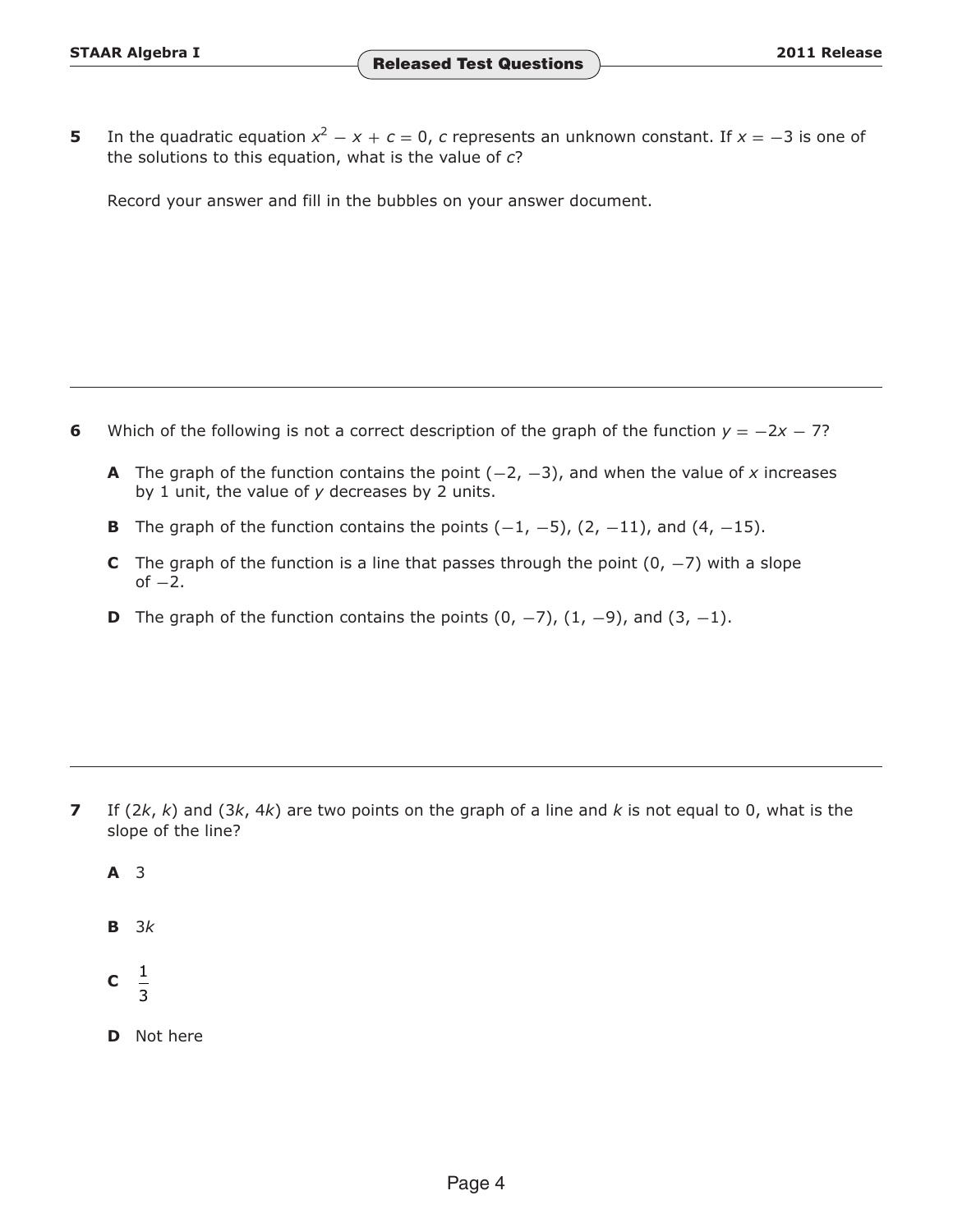- **8** The amount an appliance repairman charges for each job is represented by the function  $t = 50h + 35$ , where *h* represents the number of hours he spent on the job and *t* represents the total amount he charges in dollars for the job. The repairman plans to change the amount he charges for each job. The amount he plans to charge is represented by the function  $t = 50h + 45$ . What will be the effect of this change on the amount he charges for each job?
	- **A** The total amount he charges for each job will increase by \$10.
	- **B** The total amount he charges for each job will decrease by \$10.
	- **C** The amount he charges per hour will increase by \$10.
	- **D** The amount he charges per hour will decrease by \$10.

- **9** The sum of the perimeters of two different squares is 32 centimeters, and the difference between their perimeters is 8 centimeters. If *x* represents the side length of the larger square and *y* represents the side length of the smaller square, which of the following systems of equations could be used to find the dimensions of the squares?
	- **A**  $x + y = 32$  $x - y = 8$
	- **B**  $4x + 4y = 32$  $4x - 4y = 8$
	- **C**  $2x + 2y = 32$  $2y - 2x = 8$
	- **D**  $4x + 2y = 32$  $4x - 2y = 8$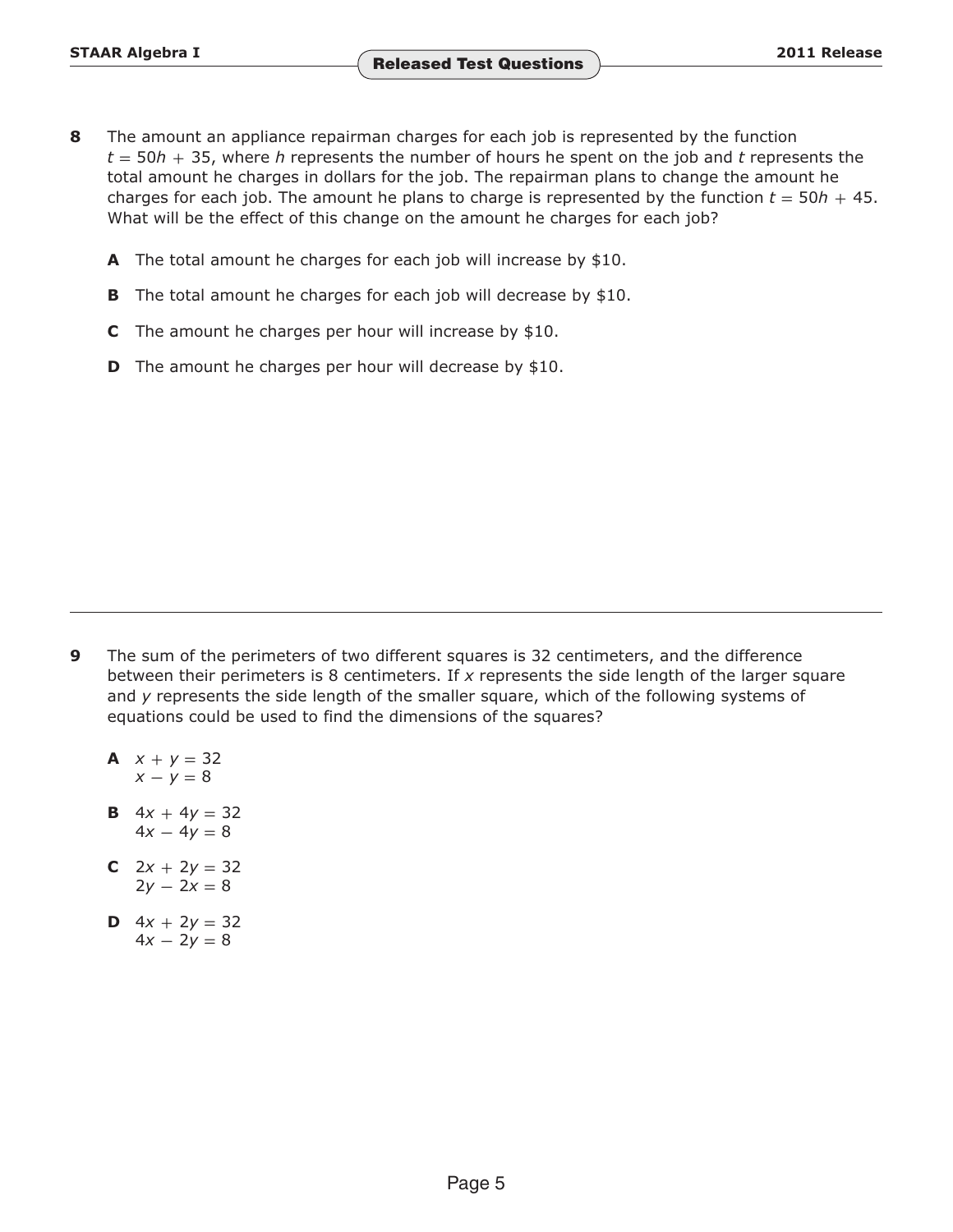10 Some values for two linear equations are shown in the tables below.

| Equation 1                |   | Equation 2   |  |  |
|---------------------------|---|--------------|--|--|
| $\boldsymbol{\mathsf{x}}$ |   | X            |  |  |
|                           | 5 | $\mathbf{r}$ |  |  |
|                           |   |              |  |  |
| 5                         |   |              |  |  |
|                           |   |              |  |  |

What is the solution to the system of equations represented by these tables?

- **A** (2, 3)
- **B** (3, 5)
- **C**  $(-1, 1)$
- **D** (5, 11)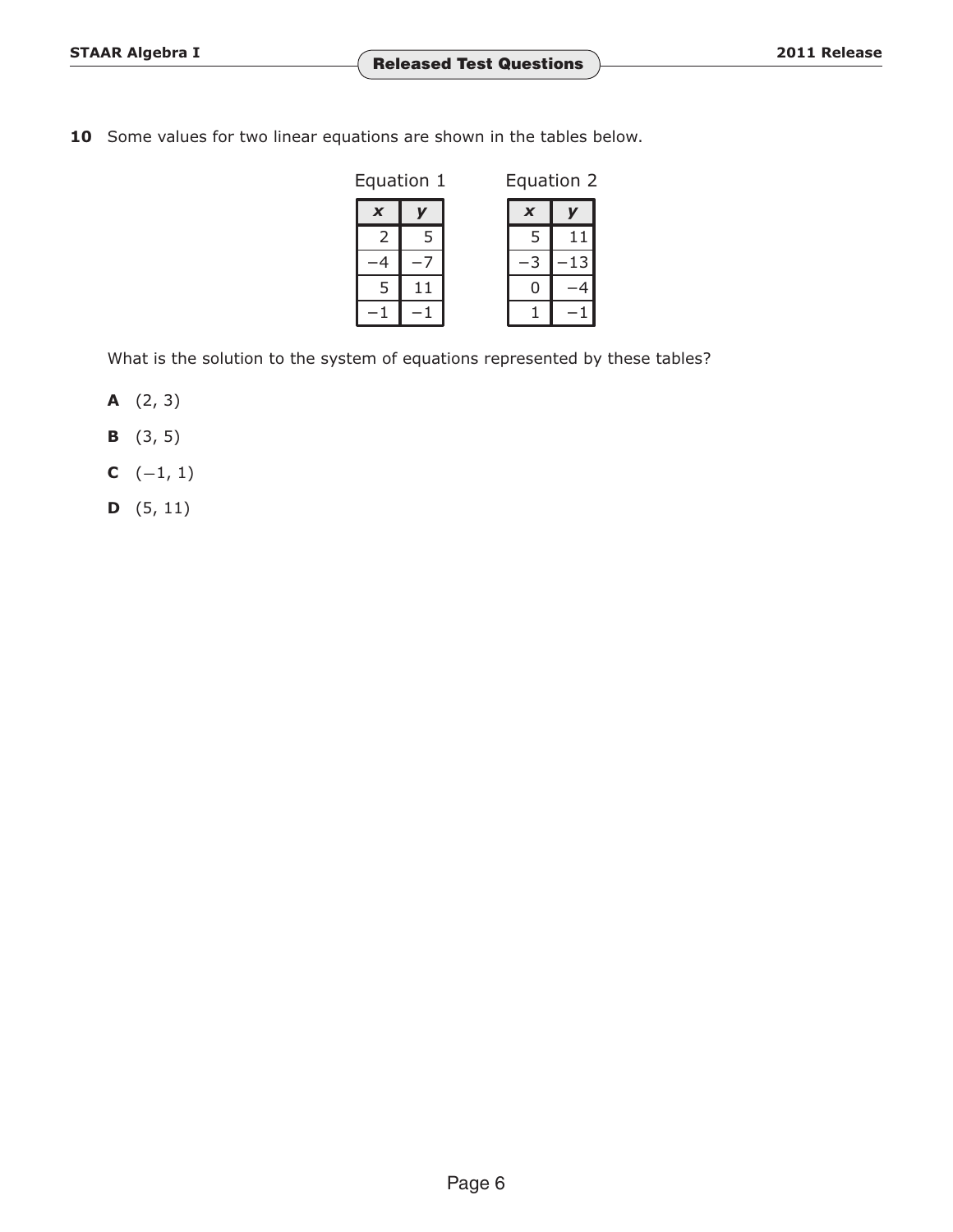**11** The graph of a quadratic function is shown below.



Which statement about this graph is not true?

- **A** The graph has a *y*-intercept at (0, 8).
- **B** The graph has a maximum point at  $(-1, 9)$ .
- **C** The graph has an *x*-intercept at (2, 0).
- **D** The graph has the *y*-axis as a line of symmetry.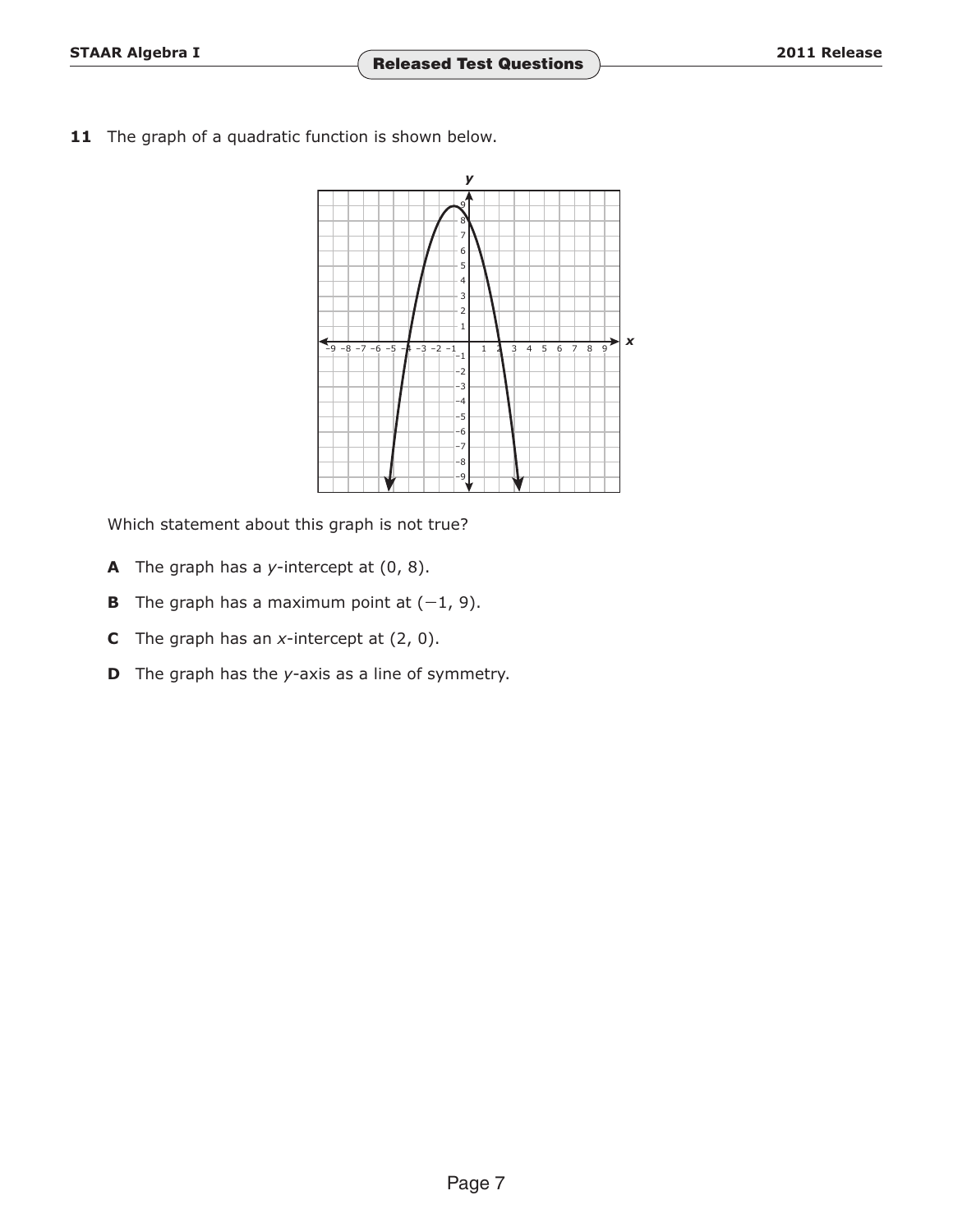**12** The graph of a quadratic function is shown below.



What is the best estimate of the positive value of x for which this function equals 8?

- **A** 2
- **B** 4
- **C** 13
- **D** 7

- **13** A population of 1500 deer decreases by 1.5% per year. At the end of 10 years, there will be approximately 1290 deer in the population. Which function can be used to determine the number of deer, *y*, in this population at the end of *t* years?
	- **A**  $y = 1500(1 0.015)^t$
	- **B**  $y = 1500(0.015)^t$
	- **C**  $y = 1500(1 + 0.015)^t$
	- **D**  $y = 1500(1.5)^t$